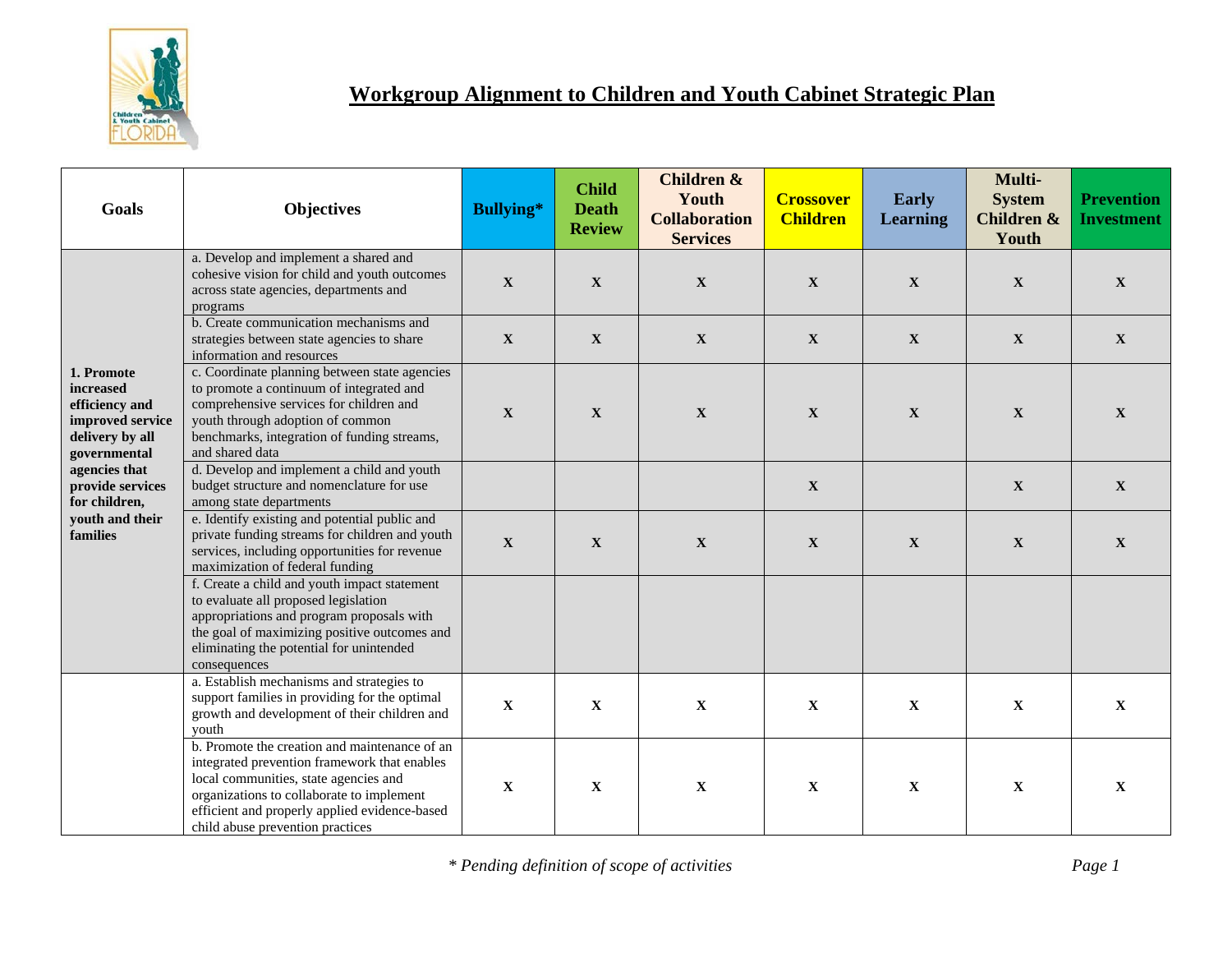

## **Workgroup Alignment to Children and Youth Cabinet Strategic Plan**

| Goals                                                                                      | <b>Objectives</b>                                                                                                                                                                                                                                                                                                 | <b>Bullying*</b> | <b>Child</b><br><b>Death</b><br><b>Review</b> | <b>Children &amp;</b><br>Youth<br><b>Collaboration</b><br><b>Services</b> | <b>Crossover</b><br><b>Children</b> | <b>Early</b><br><b>Learning</b> | Multi-<br><b>System</b><br><b>Children &amp;</b><br>Youth | <b>Prevention</b><br><b>Investment</b> |
|--------------------------------------------------------------------------------------------|-------------------------------------------------------------------------------------------------------------------------------------------------------------------------------------------------------------------------------------------------------------------------------------------------------------------|------------------|-----------------------------------------------|---------------------------------------------------------------------------|-------------------------------------|---------------------------------|-----------------------------------------------------------|----------------------------------------|
| 2. Ensure that all<br>children live in<br>permanent, safe<br>and nurturing<br>environments | c. Develop structures to ensure children have<br>adequate representation to receive the services<br>that are in their best interest, including<br>effective legal representation through a<br>guardian ad litem and an attorney when<br>needed                                                                    | $\mathbf X$      |                                               | $\mathbf X$                                                               | $\mathbf X$                         |                                 | $\mathbf X$                                               |                                        |
|                                                                                            | d. Identify and implement policies to increase<br>youth success and decrease the number of<br>children entering the juvenile justice and<br>criminal justice system                                                                                                                                               | $\mathbf X$      |                                               | $\mathbf X$                                                               | $\mathbf{X}$                        | $\mathbf X$                     | $\mathbf X$                                               | $\mathbf X$                            |
|                                                                                            | e. Support environmental and policy<br>improvements to reduce the risk of child<br>injury, acquired disease and disease<br>exacerbation                                                                                                                                                                           | $\mathbf X$      | $\mathbf X$                                   | $\mathbf X$                                                               |                                     | $\mathbf X$                     |                                                           | $\mathbf X$                            |
| 3. Ensure that<br>all children in<br><b>Florida</b> have<br>access to high-                | a. Promote the development of a culturally-<br>competent and comprehensive system of<br>quality health care and medical home<br>services, including prevention; prenatal; early<br>and continued developmental, mental and<br>behavioral screening and<br>diagnosis; early intervention and on-going<br>treatment | $\mathbf X$      | $\mathbf X$                                   | $\mathbf X$                                                               | $\mathbf{X}$                        | $\mathbf{X}$                    | $\mathbf{X}$                                              | $\mathbf X$                            |
| quality<br>preventative,<br>primary,                                                       | b. Identify and implement policies to support<br>access to affordable health insurance for all<br>children                                                                                                                                                                                                        | $\mathbf X$      |                                               | $\mathbf X$                                                               |                                     | $\mathbf X$                     |                                                           |                                        |
| specialty and<br>long-term                                                                 | c. Develop opportunities for child, youth and<br>family health education and injury prevention                                                                                                                                                                                                                    | $\mathbf{X}$     | $\mathbf{X}$                                  | $\mathbf X$                                                               |                                     | $\mathbf X$                     |                                                           | $\mathbf X$                            |
| healthcare                                                                                 | d. Support the transitioning of adolescents<br>into adult health care, especially those with<br>special needs                                                                                                                                                                                                     |                  |                                               |                                                                           | $\mathbf{X}$                        |                                 | $\mathbf X$                                               |                                        |
| 4. Assure high-                                                                            | a. Support policies and practices to increase<br>high quality early learning environments for<br>children birth through age three                                                                                                                                                                                 | $\mathbf X$      |                                               | $\mathbf X$                                                               |                                     | $\mathbf X$                     |                                                           | $\mathbf X$                            |
| quality, seamless,<br>research-based<br>education and                                      | b. Identify and implement strategies to<br>improve Florida's Voluntary Pre-kindergarten<br><b>Education Program</b>                                                                                                                                                                                               | $\mathbf{X}$     |                                               | $\mathbf X$                                                               |                                     | $\mathbf X$                     |                                                           |                                        |